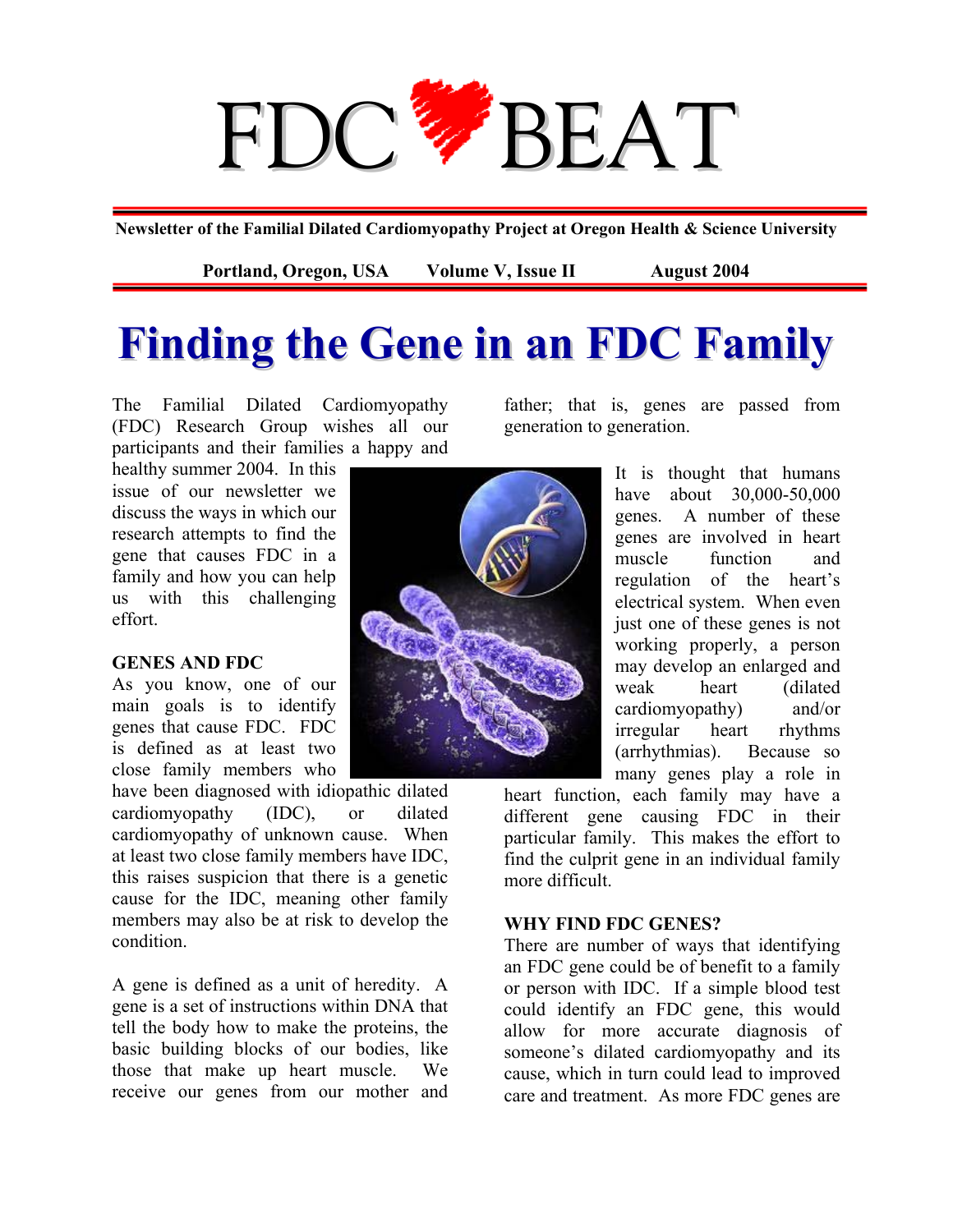## FDC Beat

identified and their functions in the heart understood, knowing which specific FDC gene is involved in a family might provide information as to what types of heart problems are more likely to occur, such as risk for serious arrhythmias for which implanting a cardiac defibrillator might be considered as part of preventative care.

Knowing the FDC gene in a family could also provide important information for family members. For instance, a relative without any symptoms might decide to be followed with echocardiograms and EKGs if they knew they carried an FDC gene that put them at risk for developing cardiomyopathy sometime in the future. Such information might then lead to earlier diagnosis, treatment, and maybe prevention of serious complications. On the other hand, a family member who has always assumed that they will develop heart problems, or one with very non-specific symptoms such as fatigue or palpitations, might find out they don't carry an FDC gene and can be reassured that they are not at increased risk to develop cardiomyopathy or that other causes of their symptoms should be considered.

Genetic information, however, is not a crystal ball and cannot provide all the information a person might want to know. For someone who is already diagnosed with cardiomyopathy or heart failure, their condition may be too serious for such knowledge to help with their treatment. In addition, knowing one carries an FDC gene does not predict if and when they might develop any symptoms, much less actual cardiomyopathy or how severe or mild it will be. Some FDC gene carriers may never develop any heart problems. While genetic information does have limitations, the knowledge it affords can feel empowering, perhaps taking away some of the frustration and anxiety that is commonly a part of disease - especially one like IDC/FDC that

can affect many family members but in the past has offered little in explaining how and why this is happening in the family.

## **FINDING FDC GENES**

There are two main ways to find the FDC gene in a family: **sequencing** and **linkage analysis**. Sequencing is used to look within a gene's instruction set for any alterations that would interfere with the proper working of the heart. This technique is applied to genes that have been reported in the medical journals as causes of FDC; about 16 such genes are known to date. Linkage analysis is a laboratory method that is used to find new genes that have not yet been identified but might cause FDC. Which technique is used for a specific family depends on several factors, mainly the size of the family and the number of living relatives with IDC. The larger the family and the more affected relatives, the more likely that linkage analysis can be used along with sequencing to attempt to find a family's FDC gene. Both techniques take a lot of time and effort in the lab.

Because there are so many different genes that can cause FDC, sequencing must be performed for each individual family. In many families, many genes will need to be sequenced until the culprit is found, which takes even more time and effort. Often even sequencing of all the known genes will not provide an answer. This means the answer might not be found until linkage analysis in larger families helps identify new genes that can then be sequenced in hopes of finally finding the culprit gene in a smaller family.

### **HOW DO WE KNOW IF WE'VE FOUND THE FDC GENE IN A FAMILY?**

An additional challenge in finding a family's FDC gene is knowing if what is found is indeed the real cause of dilated cardiomyopathy in the family. Generally,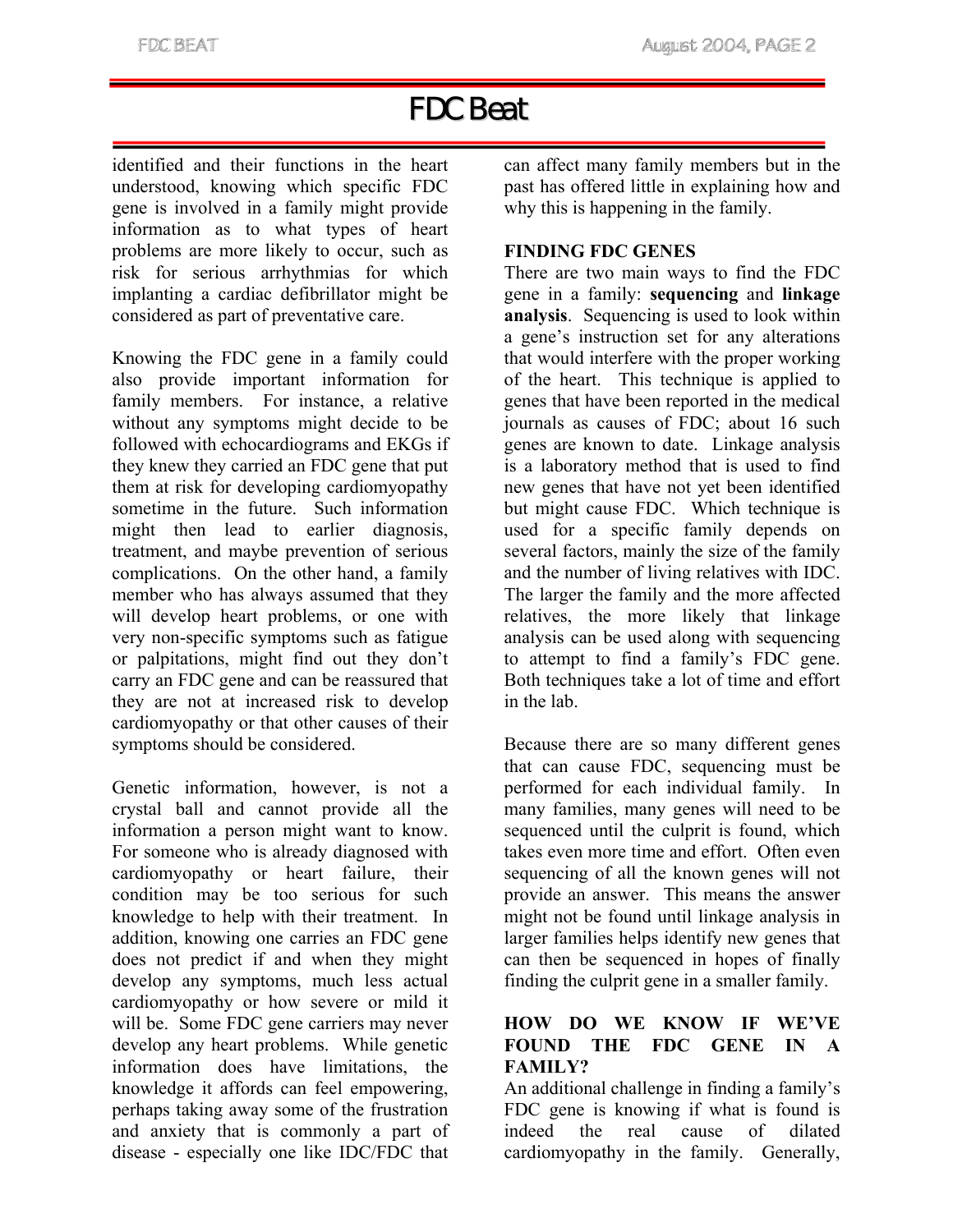## FDC Beat

when a gene's set of instructions is incomplete or altered in some way, this will ultimately affect the gene's function and lead to disease. However, sometimes changes within a gene do not affect its function and do not cause disease. For instance, think about eye color. People can have brown eyes, blue eyes, green, hazel, etc. For each eye color the gene's instructions are somewhat different, but none of these effect how the eye functions. The same can be true of changes within FDC genes – the gene's instruction set may look a little different from the "normal" set, but nevertheless does not effect the gene's role in heart function. When a gene contains a change that does not cause disease, it is known as a **polymorphism**. FDC gene changes that do cause dilated cardiomyopathy are called **mutations**.

So how do we know if we've found a harmless polymorphism versus a dilated cardiomyopathy-causing mutation in an FDC gene? One way to help determine this is to compare the gene in family members who do have and do not have dilated cardiomyopathy. If family members carry this change regardless of their heart's function, the change is more likely a polymorphism. However, if the change is only found in relatives with DCM, this provides good evidence that the change we have found is indeed responsible for the family's FDC. **This means that the more blood we have from both relatives with and without heart problems, the more confident we can be in any gene finding in our research lab.** 

**Blood from family members' spouses can also be helpful**. Blood from "married-in" spouses can be very useful for linkage analysis. Spousal blood provides us with a large group of samples from people that usually don't have dilated cardiomyopathy themselves or in their own families, and thus

is helpful to determine a polymorphism versus a mutation in an FDC gene.

## **WILL I BE CONTACTED IF AN FDC GENE IS FOUND IN MY FAMILY?**

Yes, you will be contacted. However, as a research lab, until we receive approval, we are unable to provide participants with specific individual genetic test results. In the meantime, we can refer you to a clinical laboratory that can provide family members with genetic testing for a fee. We are currently in the process of applying for certification that will allow us to provide individual results.

## **WHAT CAN I DO TO HELP?**

We hope the above information has helped you to see the possible benefits of our research, and more importantly, the role you can play in helping us find the answers to what causes FDC. Below are some specific things you can do to help. **Thanks for being a part of the FDC Research Team!**

**\* Pass along screening recommendations to your family members.** It is currently recommended that children, siblings, and parents of a person with IDC/FDC have an echocardiogram and EKG, to look for early signs of the condition that may benefit from early treatment, and that this screening is performed about every 3-5 years if the baseline tests are normal. Any relatives with symptoms such as shortness of breath, swelling in the legs/feet, difficulty sleeping flat in bed, palpitations, dizziness/fainting, should be evaluated right away. Knowing what family members have and do not have any heart problems is very valuable to the study of each family.

**\*Discuss study participation with family members and spouses.** Blood samples and copies of heart tests results from relatives BOTH with and without heart problems, and from spouses, would help our efforts